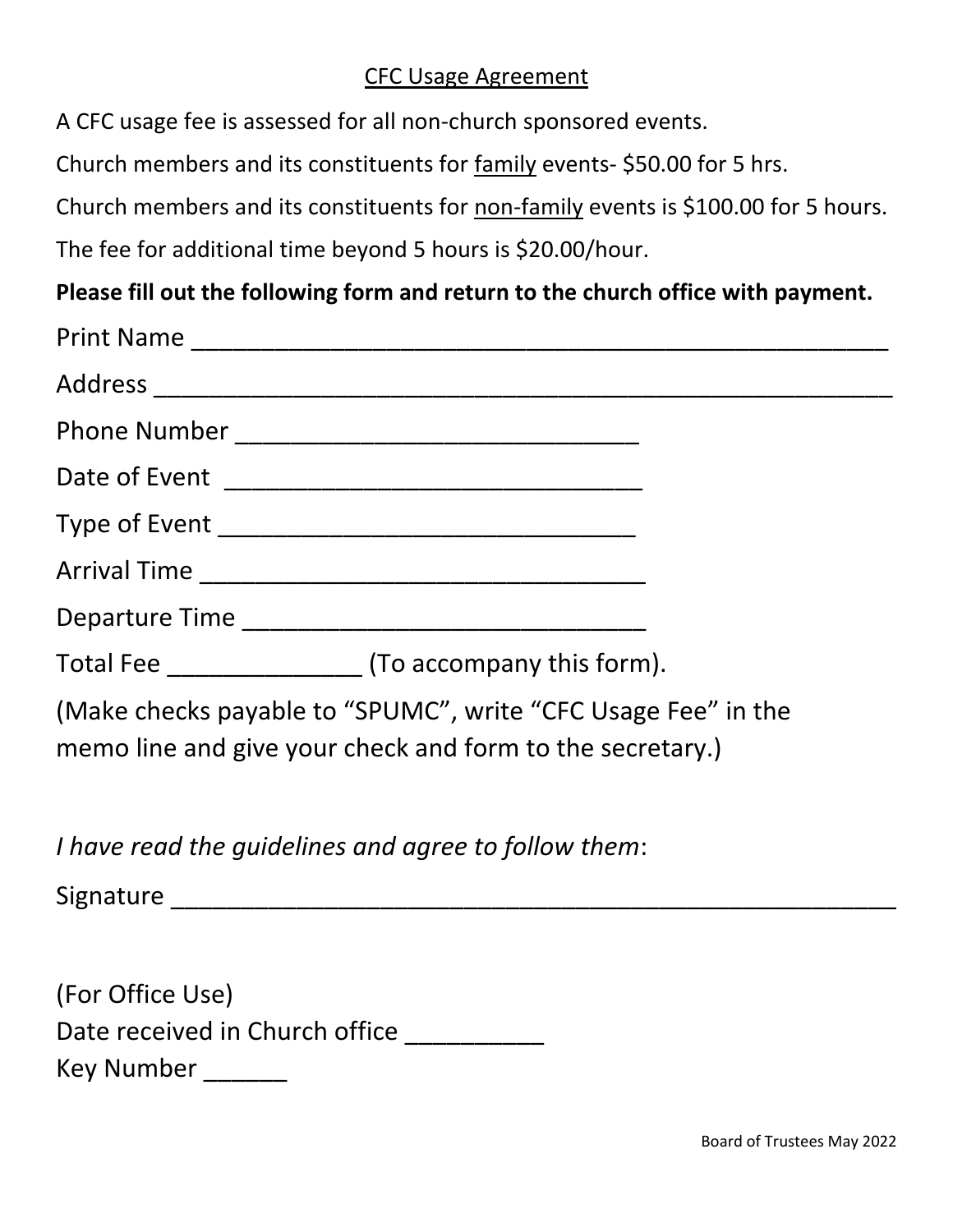### **South Parkersburg United Methodist Church CFC Rules**

Your request for use of the Christian Fellowship Center (CFC) on is contingent upon your approval of the following guidelines and our receipt of the signed agreement. The usage fee is due with the signed agreement.

- 1. Church activities will have priority over any other use. All events must be approved and confirmed through the church office.
- 2. CFC activities are posted on the church website. The hard copy is kept in the church office.
- 3. Boy Scouts have priority to use the CFC for meetings and activities on Monday evenings of each week.
- 4. Girl Scouts have priority to use the CFC for meetings and activities on the first and third Tuesday evenings of each month.
- 5. Supervision of activities is the responsibility of the person who reserves and checks out a Key FOB to the building. This includes being present during the activity, turning lights off, leaving restrooms are in good condition (no sinks or toilets running), resetting the thermostats, vacuuming floors if needed, taking your trash to dumpster, and checking that all doors are secured before leaving.
- 6. The supervisor is also responsible for set-up, cleaning and break-down of all tables and chairs used. All furniture shall be placed back in its original position unless prior arrangements have been made.
- 7. No activities are permitted in the CFC while a church service is in progress.
- 8. Dress Code Proper attire for the occasion.
- 9. Alcoholic beverages are not permitted on all church property.
- 10. Secular music may be played but must be appropriate for the church setting.
- 11. There should be a short devotion and/or prayer before each church activity.
- 12. The CFC may be used by anyone who attends SPUMC for events such as showers, birthday parties, wedding receptions, family reunions, family meetings, etc. A usage fee is required on these occasions to cover utilities, etc. You must supply all your own food and paper products, such as cups, plates, napkins, plastic-ware, tablecloths, etc.
- 13. Please contact the church office at 304-428-1195 to schedule your event. Key FOBs may be obtained one week prior to the event. It is your responsibility to pick up the Key FOB during church office hours (Tuesday, Wednesday, or Thursday from 10:00am to 2:00pm). Key FOBs must be returned within one week following the event.
- 14. This is your copy to keep.